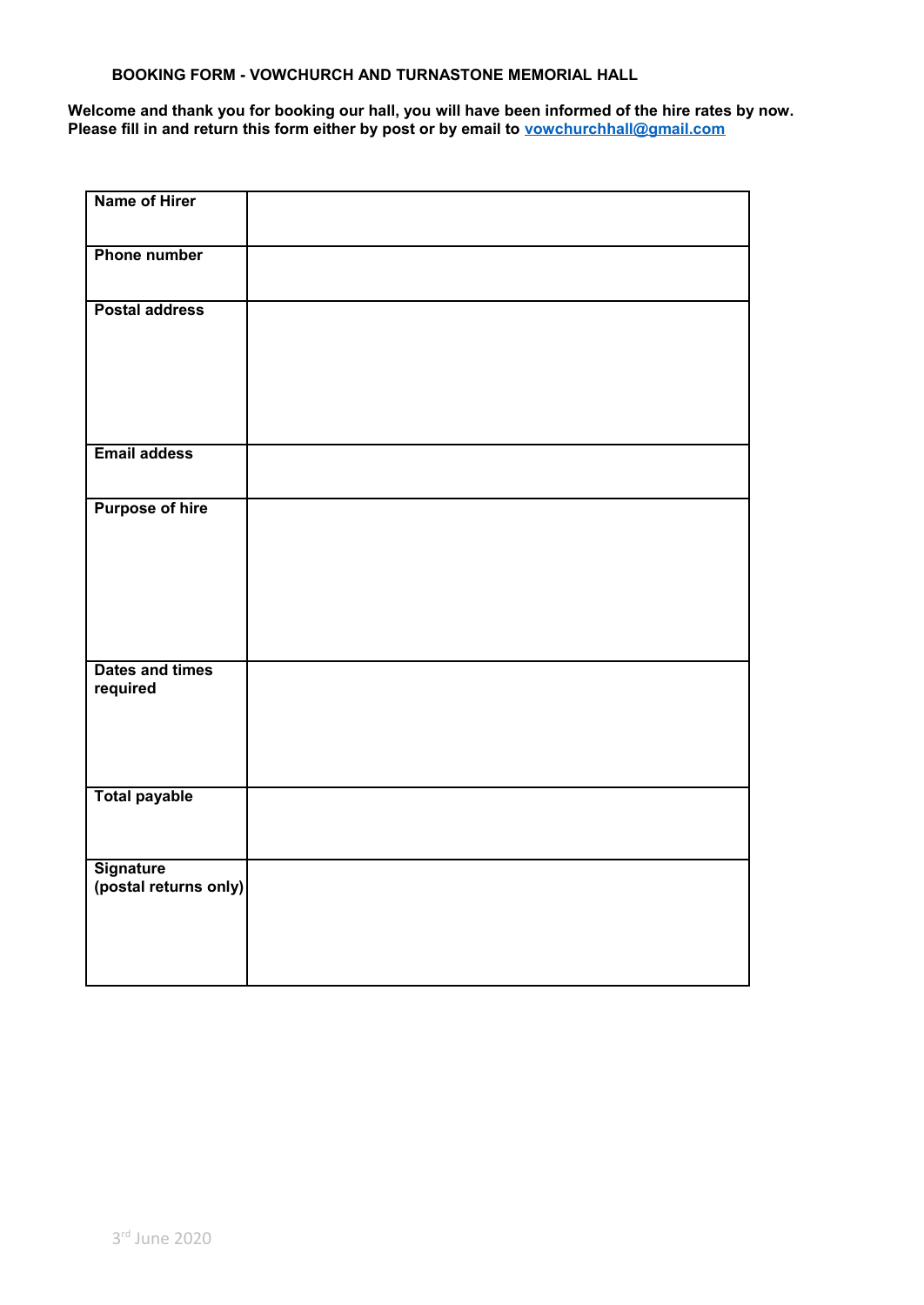- Cheques should be made payable to: **Vowchurch Memorial Hall** and send to the treasurer: Mervyn Counter, Treasurer, Atholl Cottage, Vowchurch, Hereford. HR2 0RL
- Alternatively, bank transfer payments can be made directly to our bank account 40-24-11 a/c no 50832774 please user the hirers name as reference. Please ensure you use the correct name for our account: **Vowchurch Memorial Hall**
- Please contact Jane Wheatley on 01981 550791 or 07880 505761 for information about how to access the hall.
- Please ensure that the hall, kitchen, bar and toilets are left in a clean and tidy condition. There are cleaning materials in the cupboard under the kitchen sink; the vacuum cleaner and mop etc are in the boiler room. Alternatively, we can arrange for a cleaner at your expense.
- Please turn heating and all lights off, windows closed and doors locked
- You will be given access to a key at the start of your hire period this is to be returned when leaving.
- The key to the shed containing the tables is hung on the inside of the fire exit door at the rear of the building. The shed is outside this door to the left.
- Operating instructions for heating are on top of the boiler.
- To save oil, in the winter please light the wood burner to work along with the heaters. (The thermostat is linked in). Logs stacked outside on right of hall.
- Please take all rubbish and recycling away with you. The hall is not eligible for council collections.
- Times of operation of the hall: 0800-midnight Mon-Sat. 0830-2230 Sundays.

If there are any problems or anything that you are not satisfied with, please let us know. We value your feedback

WE OPERATE AN EQUAL OPPORTUNITIES POLICY OF OPEN ACCESS WITHOUT DISCRIMINATION AGAINST AGE, RACE, RELIGION, DISABILITY, GENDER OR SEXUAL ORIENTATION